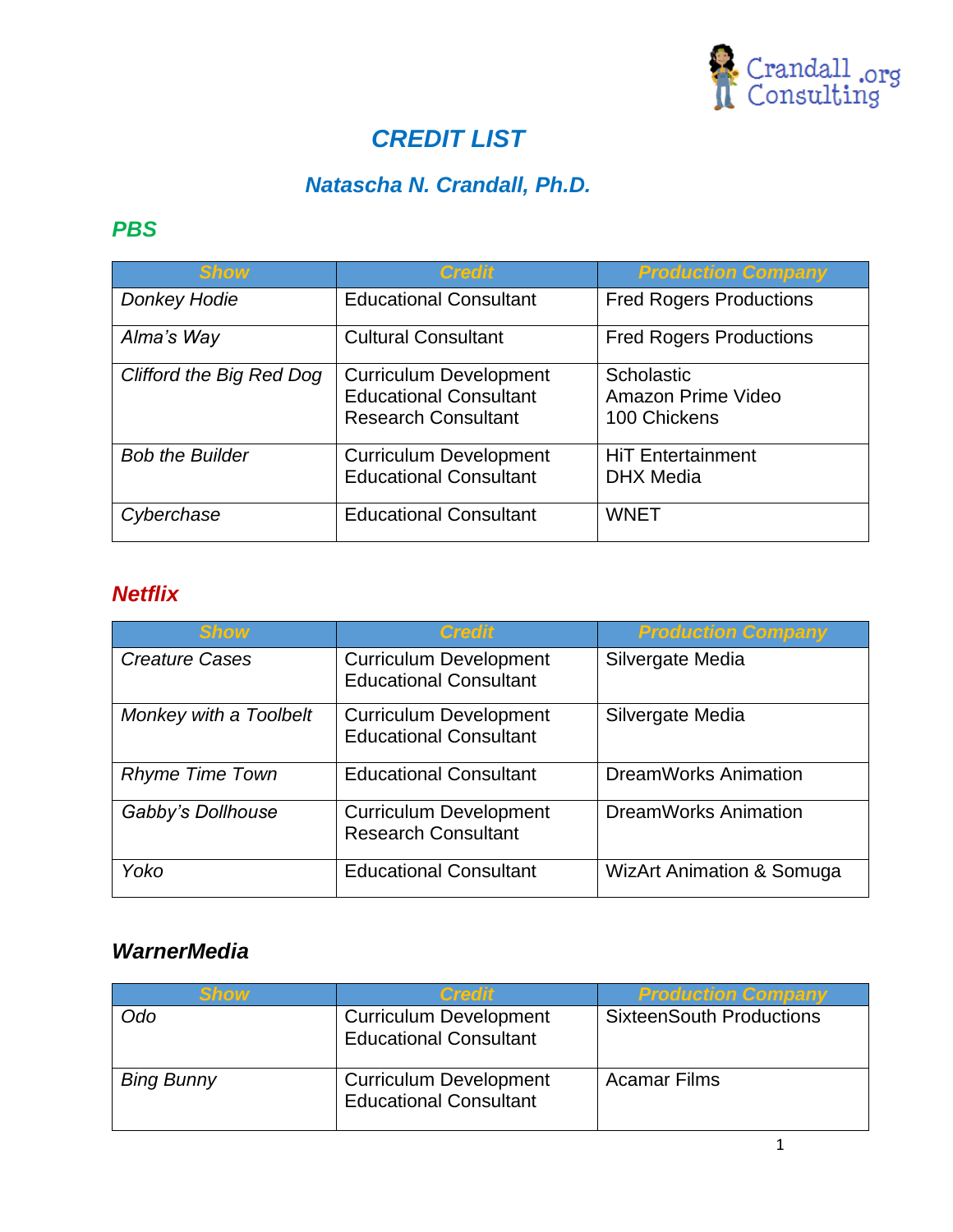### *YouTube Kids*

| <b>Show</b>           | <b>Credit</b>                                                  | <b>Production Company</b> |
|-----------------------|----------------------------------------------------------------|---------------------------|
| <b>Paper Girls</b>    | <b>Educational Consultant</b>                                  | <b>Global Tinker</b>      |
| The Mother Goose Club | <b>Educational Consultant</b>                                  | Sockeye Media             |
| Mac & Izzy            | <b>Curriculum Development</b><br><b>Educational Consultant</b> | <b>WGBH</b>               |

#### *Universal Kids*

| <b>Show</b>                 | Credit                                                         | <b>Production Company</b>       |
|-----------------------------|----------------------------------------------------------------|---------------------------------|
| The Floogals                | <b>Curriculum Development</b><br><b>Educational Consultant</b> | <b>Nevision</b>                 |
| Noddy: Toyland<br>Detective | <b>Curriculum Development</b><br><b>Educational Consultant</b> | <b>DreamWorks Animation</b>     |
| Driftwood Bay               | <b>Curriculum Development</b><br><b>Educational Consultant</b> | <b>SixteenSouth Productions</b> |

#### *Amazon Prime Video*

| <b>Show</b>                     | <b>Credit</b>                                                                                | <b>Production Company</b>                        |
|---------------------------------|----------------------------------------------------------------------------------------------|--------------------------------------------------|
| <b>Blippi's Treehouse</b>       | <b>Educational Consultant</b>                                                                | <b>Moonbug Entertainment</b>                     |
| <b>Clifford the Big Red Dog</b> | <b>Curriculum Development</b><br><b>Educational Consultant</b><br><b>Research Consultant</b> | Scholastic<br>Amazon Prime Video<br>100 Chickens |
| <b>WellieWishers</b>            | <b>Curriculum Development</b><br><b>Educational Consultant</b>                               | <b>HiT Entertainment</b>                         |

### *Hulu*

| Show      | Creont                        | <b>Production Company</b>       |
|-----------|-------------------------------|---------------------------------|
| WildWoods | <b>Educational Consultant</b> | <b>SixteenSouth Productions</b> |
|           |                               |                                 |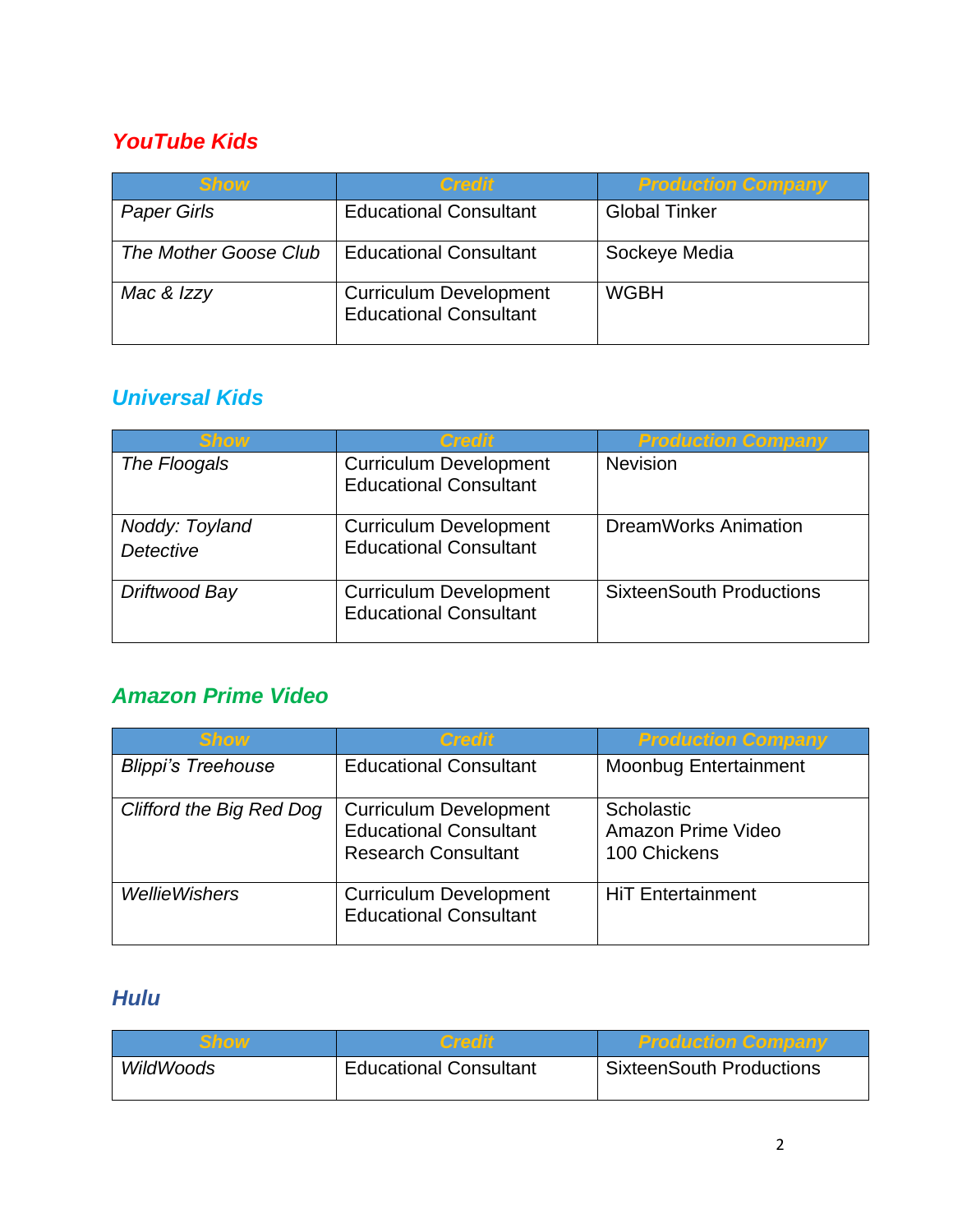# *Disney Junior*

| <b>Show</b> | <b>Credit</b>                                                  | <b>Production Company</b>       |
|-------------|----------------------------------------------------------------|---------------------------------|
| Claude      | <b>Curriculum Development</b><br><b>Educational Consultant</b> | <b>SixteenSouth Productions</b> |
| Octonauts   | <b>Educational Consultant</b>                                  | Silvergate Media                |

## *Nick Jr.*

| <b>Show</b>           | <b>Credit</b>                                                  | <b>Production Company</b>          |
|-----------------------|----------------------------------------------------------------|------------------------------------|
| Sunny Day             | <b>Curriculum Development</b><br><b>Educational Consultant</b> | Silvergate Media                   |
| Peter Rabbit          | Director of Research<br><b>Educational Consultant</b>          | Silvergate Media                   |
| <b>Zack and Quack</b> | <b>Curriculum Development</b><br><b>Educational Consultant</b> | Zodiak Media                       |
| <b>Tickety Toc</b>    | <b>Research Consultant</b>                                     | Zodiak Media                       |
| The Backyardigans     | <b>Educational Consultant</b>                                  | Nick Jr.                           |
| <b>Bubble Guppies</b> | Director of Research                                           | Nick Jr.                           |
| The Wonder Pets       | Associate Director of<br>Research                              | <b>Little Airplane Productions</b> |

# *Family Jr.*

| <b>Show</b>               | <b>Credit</b>                                                  | <b>Production Company</b> |
|---------------------------|----------------------------------------------------------------|---------------------------|
| <b>Space Ranger Roger</b> | <b>Curriculum Development</b><br><b>Educational Consultant</b> | DHX Media                 |

## *ABC Kids*

| Show         | <b>Credit</b>                                                  | <b>Production Company</b>       |
|--------------|----------------------------------------------------------------|---------------------------------|
| WildWoods    | <b>Curriculum Development</b><br><b>Educational Consultant</b> | <b>SixteenSouth Productions</b> |
| Alva's World | <b>Curriculum Development</b><br><b>Educational Consultant</b> | <b>Kavaleer Productions</b>     |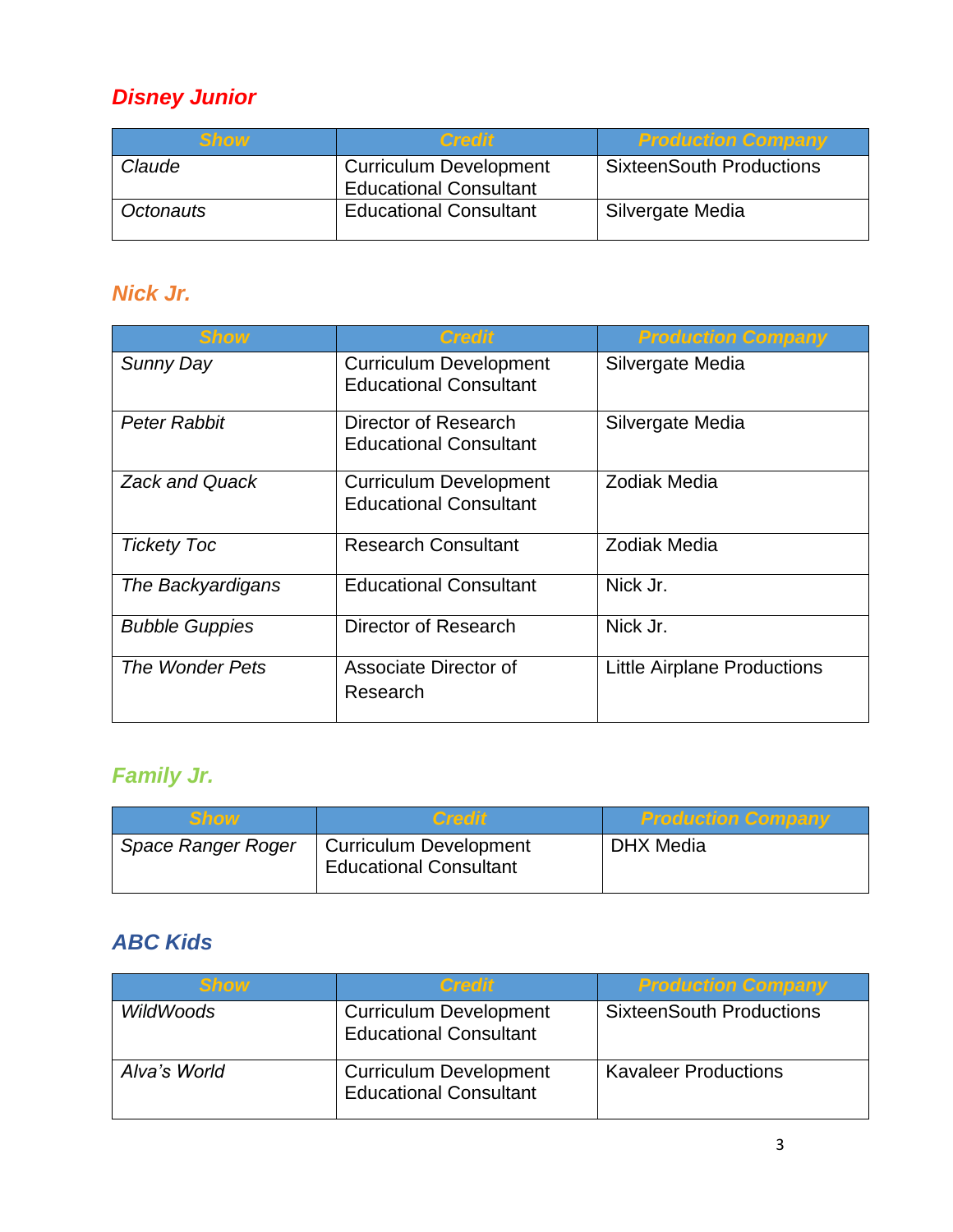#### **CBeebies**

| <b>Show</b>             | <b>Credit</b>                                                  | <b>Production Company</b>       |
|-------------------------|----------------------------------------------------------------|---------------------------------|
| <b>Hope Works Films</b> | <b>Education and Outreach</b><br>Consultant                    | <b>Sky Media</b>                |
| <b>Bing Bunny</b>       | <b>Curriculum Development</b><br><b>Educational Consultant</b> | <b>Acamar Films</b>             |
| Octonauts               | <b>Educational Consultant</b>                                  | Silvergate Media                |
| Sesame Tree             | Director of Education,<br>Research, and Outreach               | <b>SixteenSouth Productions</b> |

## *Frisbee*

| Show       | <b>Credit</b>                                                  | <b>Production Company</b> |
|------------|----------------------------------------------------------------|---------------------------|
| Monchhichi | <b>Curriculum Development</b><br><b>Educational Consultant</b> | <b>Ouido Productions</b>  |

## *CBC Kids*

| <b>Show</b>   | <b>Credit</b>                                                  | <b>Production Company</b>  |
|---------------|----------------------------------------------------------------|----------------------------|
| Addison       | <b>Curriculum Development</b>                                  | Yummico                    |
| Lili and Lola | <b>Curriculum Development</b><br><b>Educational Consultant</b> | <b>Big Bad Boo Studios</b> |
| 16 Hudson     | <b>Curriculum Development</b>                                  | <b>Big Bad Boo Studios</b> |

## *Ma'an Network*

| Show                  | <b>Credit</b>                                    | <b>Production Company</b> |
|-----------------------|--------------------------------------------------|---------------------------|
| <b>Hikayat Simsim</b> | Director of Education,<br>Research, and Outreach | Jordan Pioneers           |